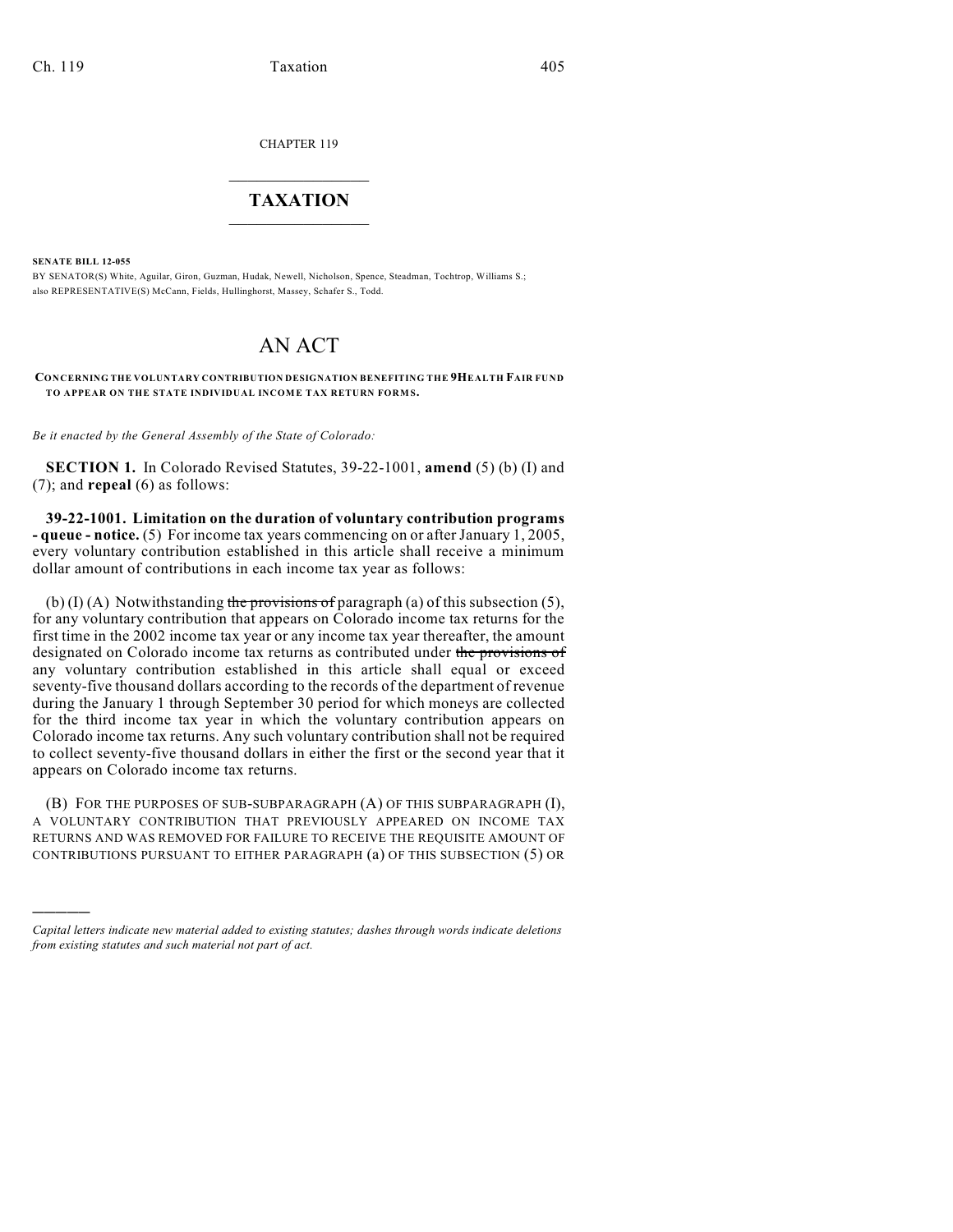## 406 Taxation Ch. 119

SUBPARAGRAPH (II) OF THIS PARAGRAPH (b) IS DEEMED TO BE APPEARING ON THE FORM "FOR THE FIRST TIME" IF THREE INCOME TAX YEARS OR MORE ELAPSES BETWEEN THE LAST YEAR THE VOLUNTARY CONTRIBUTION APPEARED ON THE FORM AND THE FIRST YEAR IT IS REPLACED ON THE FORM.

(6) No more than fifteen voluntary contributions shall appear on Colorado income tax returns in any income tax year.

(7) As specified in subsection  $(6)$  of this section, No more than fifteen voluntary contributions shall appear on THE Colorado income tax return forms FORM in any income tax year. If the general assembly, acting by bill in any year, requires more voluntary contributions to appear on the income tax return form than there are lines available on the form, an existing voluntary contribution that is renewed or continued shall take precedence and be placed on the form over a voluntary contribution that does not appear on the form and is not being renewed or continued. Any voluntary contribution that does not appear on the form and is not being renewed or continued but does not take effect pursuant to this subsection (7) shall be placed in the queue created by subsection (8) of this section and shall only become effective in any year in which there is a line available on the income tax return form, as specified in subsection (8) of this section.

**SECTION 2.** In Colorado Revised Statutes, **amend** 39-22-3402 as follows:

**39-22-3402. Voluntary contribution designation - procedure.** For THE FIVE CONSECUTIVE income tax years commencing on or after January 1, 2011, but prior to January 1, 2016 IMMEDIATELY FOLLOWING THE YEAR IN WHICH THE EXECUTIVE DIRECTOR FILES WRITTEN CERTIFICATION WITH THE REVISOR OF STATUTES AS SPECIFIED IN SECTION 39-22-1001 (8) THAT A LINE HAS BECOME AVAILABLE AND THE 9HEALTH FAIR FUND VOLUNTARY CONTRIBUTION IS NEXT IN THE QUEUE, the Colorado state individual income tax return form shall contain a line whereby each individual taxpayer may designate the amount of the contribution, if any, the individual wishes to make to the 9Health Fair fund created in section 39-22-3403.

**SECTION 3.** In Colorado Revised Statutes, **amend** 39-22-3404 as follows:

**39-22-3404. Repeal of part.** This part 34 is repealed, effective January 1, 2017 JANUARY 1 OF THE SIXTH INCOME TAX YEAR FOLLOWING THE YEAR IN WHICH THE EXECUTIVE DIRECTOR FILES WRITTEN CERTIFICATION WITH THE REVISOR OF STATUTES AS SPECIFIED IN SECTION 39-22-1001 (8) THAT A LINE HAS BECOME AVAILABLE AND THE 9HEALTH FAIR FUND VOLUNTARY CONTRIBUTION IS NEXT IN THE QUEUE, unless the voluntary contribution to the 9Health Fair fund established by section 39-22-3403 is continued or reestablished by the general assembly acting by bill prior to said date.

**SECTION 4. Act subject to petition - effective date.** This act takes effect at 12:01 a.m. on the day following the expiration of the ninety-day period after final adjournment of the general assembly (August 8, 2012, if adjournment sine die is on May 9, 2012); except that, if a referendum petition is filed pursuant to section 1 (3) of article V of the state constitution against this act or an item, section, or part of this act within such period, then the act, item, section, or part will not take effect